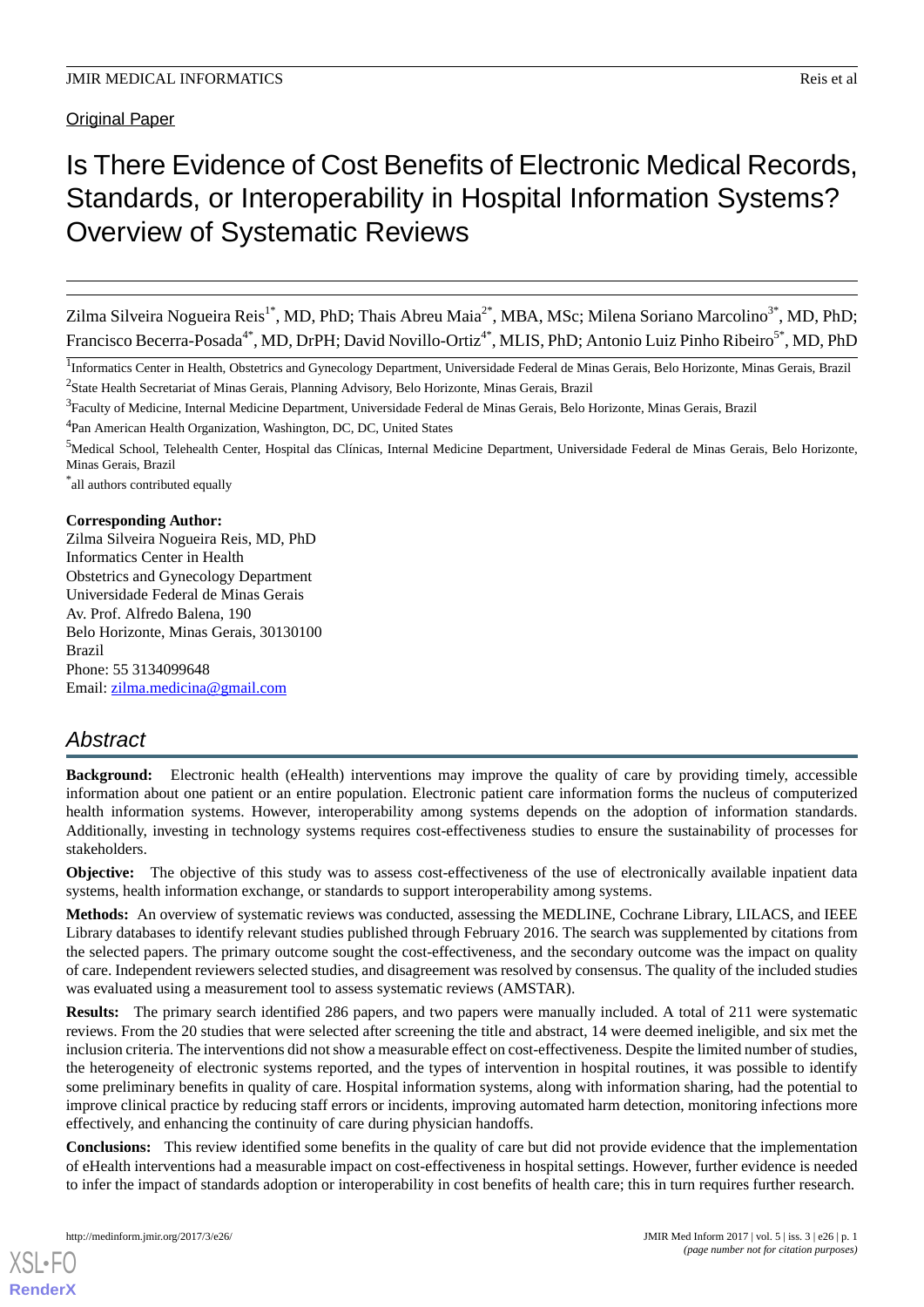## (JMIR Med Inform 2017;5(3):e26) doi: [10.2196/medinform.7400](http://dx.doi.org/10.2196/medinform.7400)

## **KEYWORDS**

electronic medical records; standards; medical information exchange; health information exchange; cost; benefits and costs

# *Introduction*

Information technology (IT) applied to health care, or electronic health (eHealth) [[1\]](#page-10-0), ostensibly offers numerous benefits to the quality of health information, particularly in its recording, retrieval, and use. Patients can benefit directly from safe and accessible electronic clinical information for better decision making [[2\]](#page-10-1). However, demographics and patient data are highly fragmented and distributed across multiple unintegrated systems [[3\]](#page-10-2). Comprehensive and consistent health care, leading to effective use of services, requires the computerization of health data for more efficient communication. To achieve this, standardized information channels are needed to make syntactic interoperability possible among electronic records systems. Semantic interoperability is necessary to guarantee the consistency of information, as health information models require adopting standards to support communication [\[2](#page-10-1)]. Even if the standardization of electronic health records (EHRs) in eHealth systems is accomplished, health data sharing will continue to be a global challenge. Few publications exist concerning the impact of medical records and interoperability among health systems in cost and benefits of patient care.

Improvements in health and economic indicators are relevant metrics to justify IT investments. Indeed, planning and investing in IT is necessary for the efficient use of information that not only advances health care but also holds financial, social, cultural, and ethical benefits. Comparative cost-effectiveness studies guide agencies and institutions in choosing the best option for desired clinical outcomes and costs, which is the key to ensuring the sustainability of government health systems and their welfare programs [\[3](#page-10-2),[4\]](#page-10-3).

This review analyzes systematic reviews addressing the cost benefit and effectiveness of electronic medical records (EMR), standards adoption, or interoperability to discuss the benefits, drawbacks, and lessons learned from the implementation of actions related to eHealth and serves as a reference for government representatives and stakeholders. The assessment of the involvement of government and private health institutions in the implementation and maintenance of eHealth interventions that were tested and valuated worldwide is also of interest. The study was directed by 2 questions: What evidence exists regarding the impact of computerizing applications, standards, health information exchange, or interoperability to support the quality of care or patient outcomes in hospital settings? What critical cost-benefit evidence is published to provide a clear understanding of the value of eHealth implementations?

# *Methods*

### **Basic Concepts and International Standards**

#### *On eHealth*

The terms used here to describe eHealth technologies are available in [Multimedia Appendix 1](#page-9-0). Despite different meanings, some papers use the terms electronic medical record (EMR) and electronic health record (EHR) synonymously. A relevant dissimilarity exists between health information exchange for systems integration and interoperability. The former refers to organizational framework for the dissemination of electronic health care information or clinical data across health-related institutions and systems to enhance patient care [\[5\]](#page-10-4). The latter relates to the the ability or capability of two or more systems to exchange information and use the exchanged information, which may support a longitudinal record widely available across institutions and over life spans [[6\]](#page-10-5). Additionally, in a more specific context, "interoperability means the ability of health information systems to work together within and across organizational boundaries in order to advance the effective delivery of health care for individuals and communities" [\[7](#page-10-6)].

It is also important to emphasize that interoperability is usually divided into (1) syntactic interoperability: the capability of two or more systems to communicate and exchange data through specified data formats and communication protocols, and (2) semantic interoperability: the ability for data shared by systems to be understood at the level of fully defined domain concepts [[8\]](#page-10-7).

Worldwide coordinated efforts resulted in the development of standards to define an EHR as one or more repositories of actionable information by computers. The European Committee for Standardization (CEN), health level seven (HL7), International Organization for Standardization (ISO), and openEHR Foundation are nonprofit organizations dedicated to providing frameworks and standards. Terminologies, EHR specifications, and information models are proposed by these international standards organizations that support the exchange, integration, interoperability, and retrieval of electronic health information [[6\]](#page-10-5).

To better represent the meaning of standards in the primary selected systematic reviews, we adopted the generic definition for the term as: "A document adopted by consensus by a recognized entity, that provides rules, guidelines and/or features for common use, in order to obtain an optimal level of performance in a given context…" [[9\]](#page-10-8).

#### *On Economic Analysis*

Economic analysis supports health care policy and organizational decision making. However, it encounters some difficulties with eHealth systems, which are as follows: constantly changing technology, inconsistent study design to manage inadequate sample sizes, the inappropriateness of

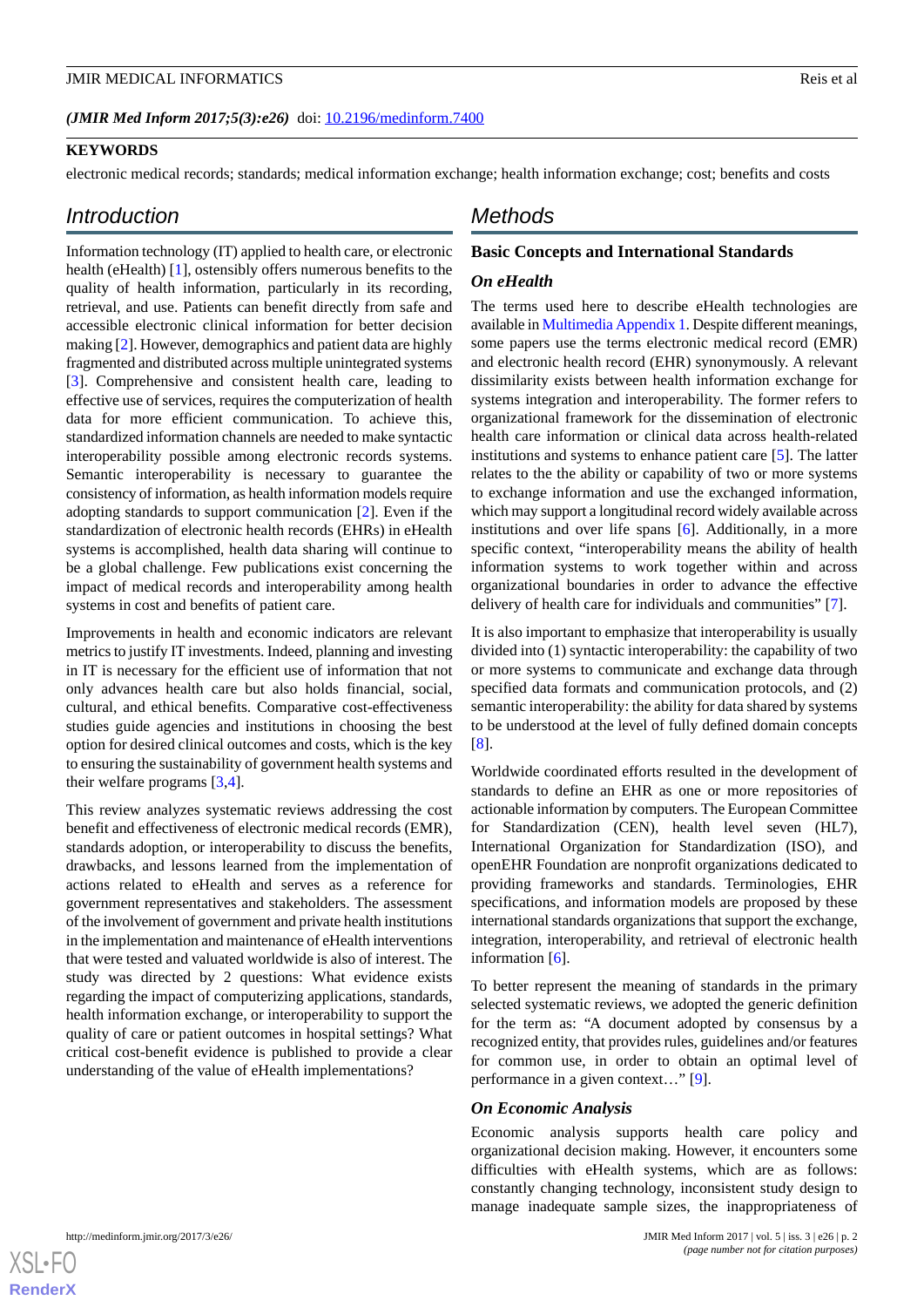conventional techniques of economic evaluation, and the problem of placing value on health and nonhealth outcomes [[10\]](#page-10-9). Consequently, five methods have been used to calculate the cost-effectiveness of traditional and eHealth interventions: cost-minimization analysis, cost-benefit analysis, cost-effectiveness analysis, cost-utility analysis, and cost-consequence analysis [[11\]](#page-10-10).

#### **Data Sources and Search Strategy**

This review of systematic reviews has been conducted in accordance with the preferred reporting items for systematic reviews and meta-analyses (PRISMA) statement [\[12](#page-10-11)] and the recommended methodological considerations when using existing systematic review as described by Whitlock et al [[13\]](#page-10-12).

On February 22, 2016, electronic searches were conducted on the MEDLINE, Cochrane Library, LILACS, and IEEE Library databases. To identify the EHR concept, standards for interoperability, and health information and its cost benefits, the search strategy was:

(("Electronic health records"[MeSH Terms] OR "Health Information Exchange"[MeSH Terms] OR ("Health Information Management"[MeSH Terms] OR ("Medical Informatics" [MeSH Terms]) AND ("Interoperability" OR "Standard of Information")) AND ("Cost-Benefit Analysis"[MeSh] OR "Evaluation Studies"[Publication Type] OR "Program Evaluation"[MeSh] OR impact or effectiveness)

The search was limited by language of publication (English, Spanish, French, Italian, and Portuguese), studies in humans, type of study (systematic reviews and meta-analyses), and year of publication (since 2005). Two systematic reviews that satisfied the criteria were identified manually. To better define certain eHealth technology descriptions, additional sources of evidence were considered.

#### **Study Selection**

The inclusion criteria were as follows:

- 1. Primary impact: EMR, standards, or interoperability on cost-benefit, or
- 2. Secondary impact: EMR, standards, or interoperability on quality of care (clinical outcomes), and
- 3. Real-life reviews about interventions in in-hospital settings.

Studies in primary or secondary care scenarios, studies without the primary or secondary impact of eHealth actions, and duplications were excluded. Titles and abstracts of retrieved papers were independently screened and evaluated by 2 investigators (ZSNR and TAM). Abstracts providing insufficient information were retrieved for independent, full-text evaluation by 2 investigators to determine study eligibility. Disagreements were resolved by consensus. Additional publications were identified using the reference lists of selected manuscripts.

#### **Data Extraction and Quality Assessment**

ZSNR prepared electronic data with paper contents abstracted using StArt software (Systematic Review System) to organize the analysis [[14\]](#page-10-13). The data extraction of full-text analysis included the following: study design, number of studies evaluated, objectives, type of interventions/clinical data sources, eHealth interventions and terminology, interface/health information exchanges, duration of follow-up, cost-effectiveness, impact on quality of care, main results control group, potential bias, limitations, and lessons learned. The results were summarized into two subgroups according to the modality of intervention:

- Subgroup 1: eHealth systems implementation without health information exchange
- Subgroup 2: eHealth systems with health information exchange functionalities

The methodological quality assessment was based on the AMSTAR (a measurement tool to assess systematic reviews) checklist [\[15](#page-10-14)].

# *Results*

A total of 288 papers were identified during the initial research phase, which decreased to 273 after removing 15 duplicates. After applying our criteria, only six systematic reviews were included in the final analysis and data-abstraction phase. The review process is represented in [Figure 1](#page-3-0), according PRISMA Statement [[14\]](#page-10-13).

The primary cause for excluding the 20 studies was mixed or outpatient settings for eHealth interventions (11 papers of 14 excluded, 79%). The Pan American Health Organization (PAHO) conducted a review of the implementation and effective use of standards to achieve interoperability in Latin American and Caribbean countries but without direct or indirect outcomes analysis [\[6](#page-10-5)]. [Multimedia Appendix 2](#page-10-15) presents a detailed summary of the 14 full-text excluded systematic reviews.

# **Characteristics and Quality of the Selected Studies**

Evidence of the cost-effectiveness of eHealth interventions that met the criteria was identified. Only one systematic review of the six performed a meta-analysis  $[16]$  $[16]$ . The quality assessment of the included studies followed AMSTAR (a measurement tool to assess systematic reviews) methodology and resulted in wide variability of the quality score. Two studies were classified with a moderate rating of quality with 5 positive points among 11 items [[16,](#page-10-16)[17](#page-10-17)], whereas other reports neglected many AMSTAR criteria [\[18](#page-10-18)-[21\]](#page-10-19). [Table 1](#page-4-0) summarizes the quality assessment ratings, the study design, and the funding or support of the six included systematic reviews.

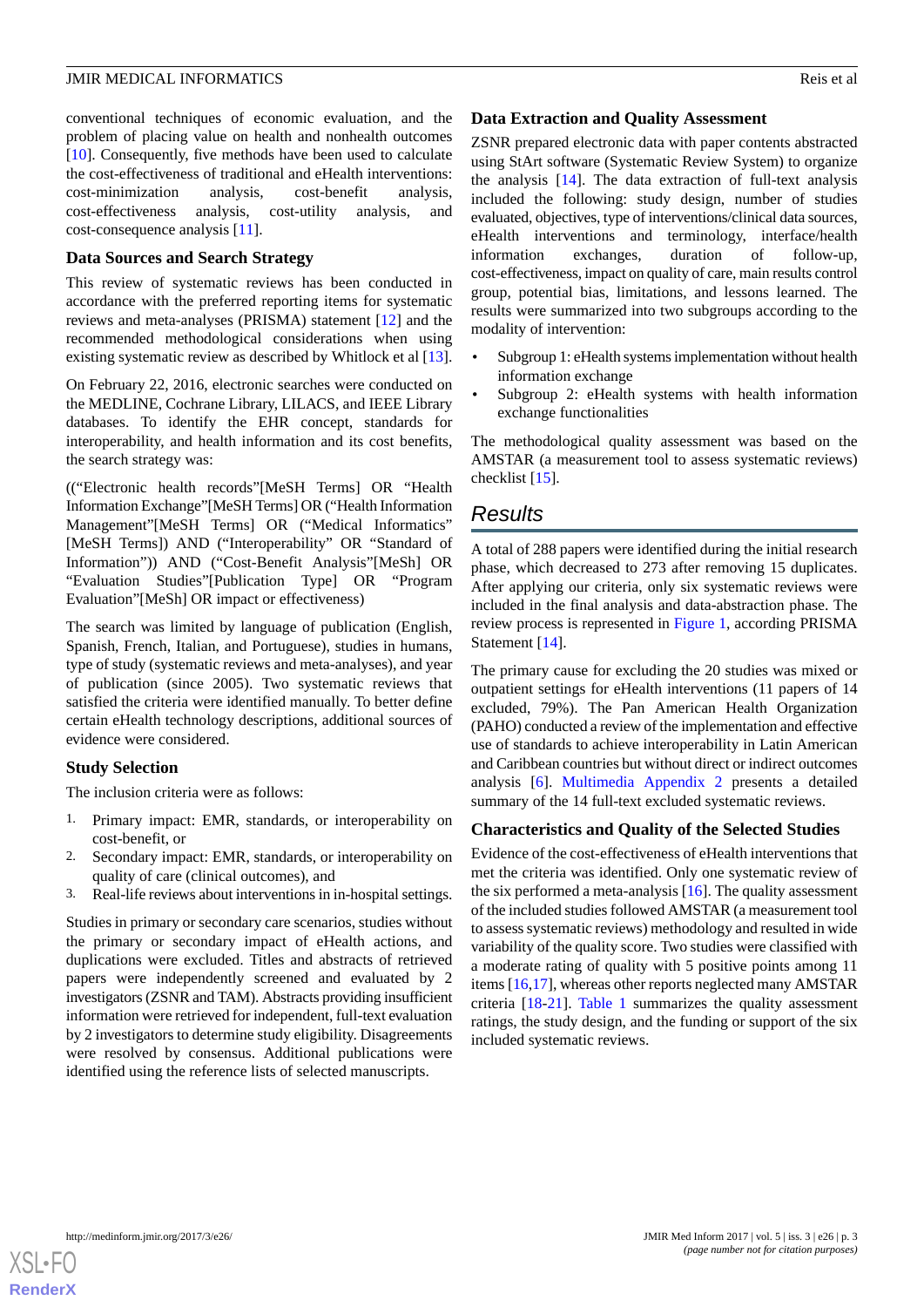<span id="page-3-0"></span>Figure 1. Flow of information through the different phases of the systematic review.



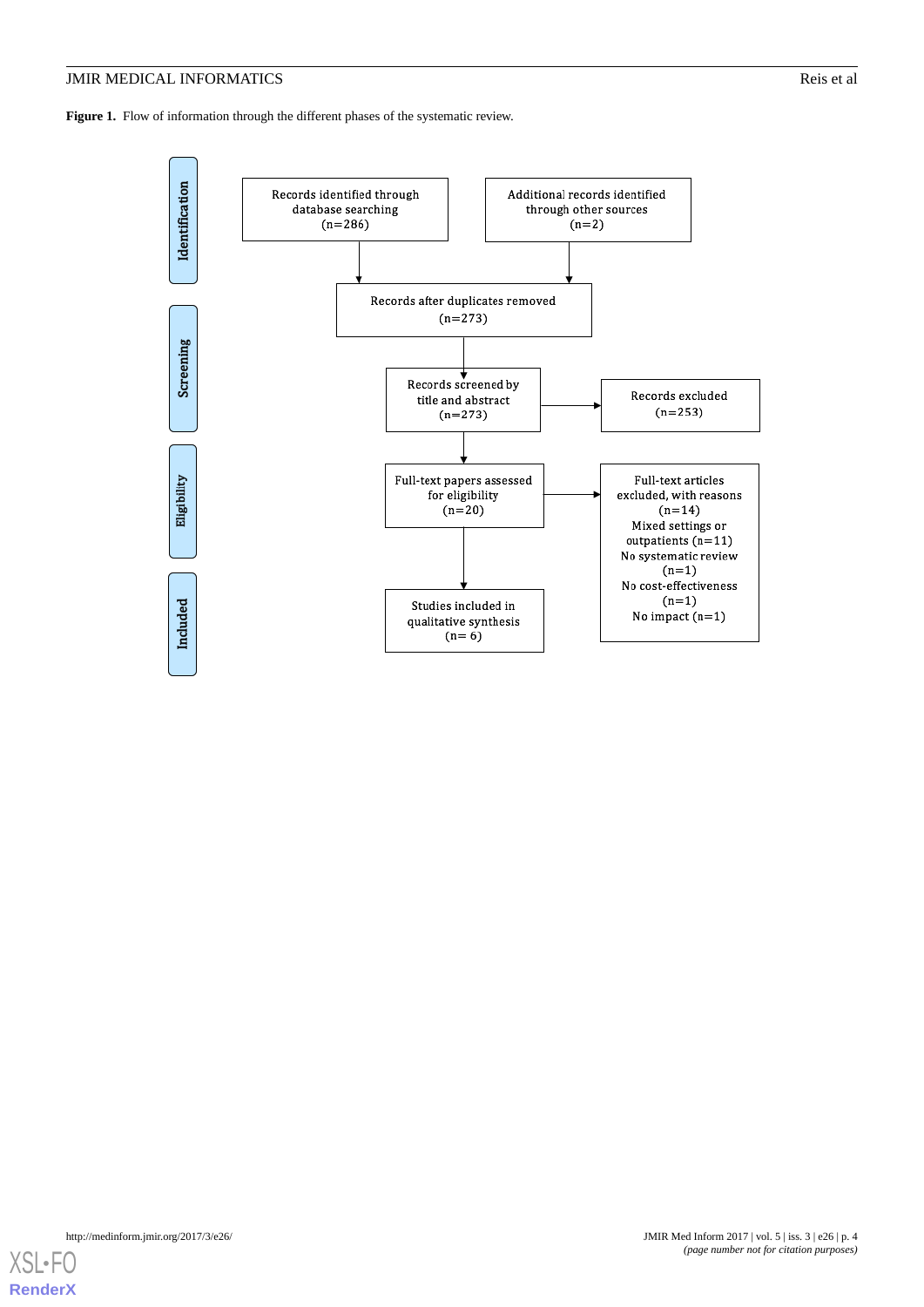<span id="page-4-0"></span>**Table 1.** Quality assessment ratings and characteristics of the six included systematic reviews.

| Study                          | AMSTAR <sup>a</sup> score |                       |                 |                  | Funding or      | Study design                                                                      | Number of                      | Control group                                                         | Meta-    |
|--------------------------------|---------------------------|-----------------------|-----------------|------------------|-----------------|-----------------------------------------------------------------------------------|--------------------------------|-----------------------------------------------------------------------|----------|
|                                | $Y^b$                     | $\text{N}^{\text{c}}$ | CA <sup>d</sup> | N/A <sup>e</sup> | support         |                                                                                   | studies evaluated              | (most frequent)                                                       | analysis |
| Thompson et al $2015$ [16]     | $\overline{4}$            | 7                     | $\mathbf{0}$    | $\mathbf{0}$     | Y               | $\text{RCT}^f$ , pre-post studies, de-<br>scriptive studies                       | 45 total/Meta-<br>analysis: 26 | Pre-post imple-<br>mentation (pa-<br>per vs system)                   | Y        |
| Cheung et al $2015$ [17]       | 5                         | $\overline{4}$        | $\mathbf{0}$    | $\overline{c}$   | NC <sup>g</sup> | RCT, quasi-experimental<br>studies, descriptive studies                           | 18                             | Pre-post imple-<br>mentation                                          | N        |
| de Bruin et al $2014$ [ $20$ ] | 2                         | 7                     | $\mathbf{0}$    | $\overline{c}$   | NC              | Quasi-experimental                                                                | 26                             | True infection<br>detection by in-<br>fection control<br>experts      | N        |
| Mapp et al 2013 [21]           |                           | $\tau$                |                 | 2                | NC              | Observational, Pilot studies                                                      | 9                              | No control                                                            | N        |
| Li et al $2013$ [18]           | 4                         | 5                     | $\mathbf{0}$    | $\overline{c}$   | NC              | RCT, quasi-experimental<br>studies                                                | 6                              | Patient not re-<br>ported in writ-<br>ten notes or be-<br>fore system | N        |
| Govindan et al 2010 [19]       | 5                         | $\overline{4}$        | $\mathbf{0}$    | 2                | Y               | Observational: accuracy of<br>the automated method with<br>a gold standard method | 43                             | Standard chart<br>review                                              | N        |

<sup>a</sup>AMSTAR: a measurement tool to assess systematic reviews.

<sup>b</sup>Y: yes.

 $c_{N: nO}$ 

<sup>d</sup>CA: cannot answer.

<sup>e</sup>N/A: not applicable.

<sup>f</sup>RCT: randomized controlled trial.

 ${}^{g}NC$ : not commissioned.

[Table 2](#page-5-0) summarizes the objective, the type of intervention/clinical data sources, eHealth intervention and terminology, interface/health information exchange, and duration of follow-up of the six included systematic reviews.

#### **Summarized Outcomes**

Among the included systematic reviews, only one was classified as showing an effect on eHealth implementation without electronic health information exchange (Subgroup 1), and the other five were ranked as showing effects of systems implementation with incorporated health information exchange among other electronic data sources (Subgroup 2).

## *Subgroup 1*

Considering eHealth systems implementation without health information exchange, the review of Thompson et al [\[16](#page-10-16)] reported a parallel to advances in digital technology and how different forms of eHealth systems have been developed and implemented ([Table 3](#page-6-0)).

#### **Types and Functions of Technology Systems**

The selected review stated a mix of electronic interventions: EHR, EMR, computerized decision support systems (CDSS), computerized provider order-entry (CPOE) and surveillance systems used by physicians, nurses, allied health professionals, and managers of health services evaluating evidence from pre-and postsystems implementation. The analysis synthesized 46 publications about systems for diagnosis, treatment, and

clinical monitoring. The study included a meta-analysis extracted from 26 publications to evaluate the effects of different types of systems regarding health IT in the inpatient of intensive care unit (ICU) setting on mortality, length of stay (LOS), and cost.

#### **Effects on Quality or Efficiency of Care**

Not enough evidence showed that electronic interventions can improve quality and safety of health care. The goals for secondary outcomes were the effects of health IT in the inpatient and ICU on mortality or LOS. The quality of included studies and interventions varied significantly, which was highlighted as the major limitation. Despite this, the surveillance systems had a pooled odd ratio (OR) of 0.85 (95% CI 0.76-0.94) with moderate heterogeneity,  $I^2$  of 59%.

#### **Effects on Costs**

Costs were unable to be evaluated quantitatively because the primary studies presented mixed and inconclusive results, leaving us unable to draw a definitive conclusion about cost-effectiveness. The analysis of costs was more limited than the evidence on quality and efficiency.

#### *Subgroup 2*

EHR implementation with health information exchange is a recent worldwide trend in hospital settings. A summary of the results of the systematic reviews included in subgroup 2 is presented in [Table 4](#page-7-0).



**[RenderX](http://www.renderx.com/)**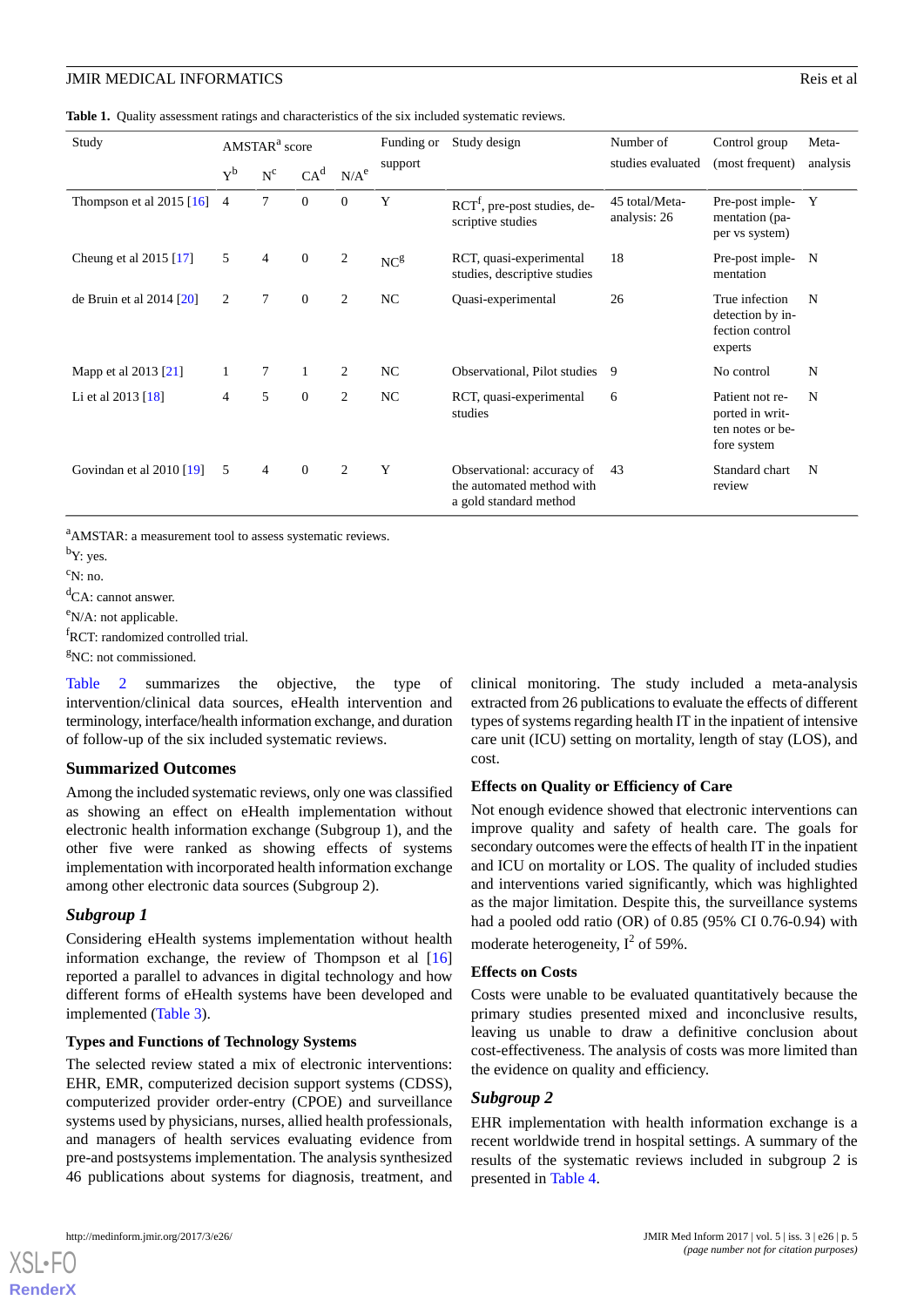<span id="page-5-0"></span>Table 2. Descriptive summary of the systematic reviews included in electronic medical records (EMRs)/Interoperability review.

| Study                          | Objective                                                                                                                                                                                                                                          | Type of intervention/<br>Clinical data sources                                                                                                                                                                                                                                                                                                                                   | eHealth intervention<br>and terminology                                                                                                                      | Interface/health<br>information exchange                                                                                                                                                                          | Duration of follow-up                                                         |
|--------------------------------|----------------------------------------------------------------------------------------------------------------------------------------------------------------------------------------------------------------------------------------------------|----------------------------------------------------------------------------------------------------------------------------------------------------------------------------------------------------------------------------------------------------------------------------------------------------------------------------------------------------------------------------------|--------------------------------------------------------------------------------------------------------------------------------------------------------------|-------------------------------------------------------------------------------------------------------------------------------------------------------------------------------------------------------------------|-------------------------------------------------------------------------------|
| Thompson et al $2015$ [16]     | To evaluate effects of<br>health IT <sup>a</sup> in the inpa-<br>tient and ICU <sup>b</sup> on<br>mortality, LOS <sup>c</sup> ,, and<br>cost                                                                                                       | Multiple health IT inter-<br>ventions on diagnosis,<br>treatment, monitoring,<br>cost reduction/No refer-<br>ence                                                                                                                                                                                                                                                                | $EHR^d$ , $EMR^e$ ,<br>CDSS <sup>f</sup> , CPOE <sup>g</sup> ,<br>Surveillance system                                                                        | No reference                                                                                                                                                                                                      | No reference                                                                  |
| Cheung et al 2015 [17]         | To evaluate the effects<br>of an information sys-<br>tem integrated to<br>PDMS $h$ on organiza-<br>tional and clinical<br>outcomes, in<br>ICU <sup>1</sup> /Operating room                                                                         | Integrating bedside<br>equipment to an infor-<br>mation system/vital<br>signs, patient monitor,<br>ventilator, anesthesia<br>machine, dialysis ma-<br>chine, IV pump, lab<br>values, hospital informa-<br>tion system, admission,<br>discharge and transfer                                                                                                                      | CDSS, PDMS, health PDMS to an informa-<br>information exchange                                                                                               | tion system/no men-<br>tion about direction of<br>data exchange                                                                                                                                                   | 1 day to 1 week;11<br>months to 4 years                                       |
| de Bruin et al $2014$ [ $20$ ] | To evaluate recent<br>trends in use of elec-<br>tronically available<br>patient data by elec-<br>tronic surveillance<br>systems for HAIs <sup>J</sup> and<br>identify consequences<br>for system effective-<br>ness                                | HAIs that utilize EHR<br>available in hospitals to<br>surveillance the<br>HAIs/Medico-adminis-<br>trative data procedures<br>or discharge reports,<br>free text reports, bio-<br>chemistry, microbiolo-<br>gy, and radiology labo-<br>ratory test results, phar-<br>macy dispensing<br>records, radiology free-<br>text records, vital signs,<br>electronic discharge<br>summary | Automated detection<br>by HAI systems:<br>EHR, health informa-<br>tion exchange, using<br>$ICDk$ -9, ICD-10, dis-<br>charge coding, ATC <sup>1</sup><br>code | EHR to HAI sys-<br>tems/no mention<br>about direction of data<br>exchange                                                                                                                                         | No reference                                                                  |
| Mapp et al 2013 [21]           | To examine early<br>warning scoring sys-<br>tems and their effec-<br>tiveness in predicting<br>a patient's potential<br>for deterioration and<br>considers whether<br>these scoring systems<br>prevent unplanned<br>ICU admissions<br>and/or death | Instruments and clinical<br>support systems avail-<br>able to assist health care<br>personnel in recogniz-<br>ing early clinical deteri-<br>oration/Vital signs,<br>$SpO2m$ , LOC <sup>n</sup> , UOP <sup>o</sup> ,<br>nurse/family concerns,<br>complaints, lab values                                                                                                          | EMR, CDSS, health<br>information exchange<br>based on SBAR <sup>p</sup><br>communication                                                                     | Early warning scoring<br>systems that interface<br>with EMRs and are<br>supplemented with<br>decision aides (algo-<br>rithms) and clinical<br>support systems/no<br>mention about direc-<br>tion of data exchange | Seven studies: 3 to 15<br>months/two studies:<br>over 24 months to 8<br>years |
| Li et al $2013$ [18]           | To evaluate the im-<br>pact of the CHTs <sup>q</sup> on<br>the quality of physi-<br>cian handoff, patient<br>care, and physician<br>work efficiency                                                                                                | Decision support/train-<br>ing, emergency refer-<br>rals, supervision, alerts<br>and reminders, client<br>education, data collec-<br>tion, medicine dos-<br>ing/Patient demograph-<br>ics, medications, diagno-<br>sis, problem lists, com-<br>ment line, vital signs,<br>to-do list, LOS, free<br>daily notes, lab values                                                       | CHTs, EMR, CDSS,<br>health information ex-<br>change. Allergy Code                                                                                           | Clinical information<br>exchange using CHTs<br>for physician handoff<br>for hospitalized pa-<br>tients CHTs/mixed<br>(no interface, unidirec-<br>tional or bidirectional<br>interface exchange)                   | 1 to 6 months                                                                 |
| Govindan et al 2010 [19]       | To identify, describe,<br>and evaluate the effec-<br>tiveness of automated<br>inpatient harm-detec-<br>tion methods                                                                                                                                | Automated harm detec-<br>tion on EMR. Gold<br>standard: chart review                                                                                                                                                                                                                                                                                                             | Automated detection<br>by surveillance sys-<br>tems: EMR, health in-<br>formation exchange,<br>using ICD-9, proce-<br>dure codes, billing<br>codes           | Automated harm de-<br>tection on EMR, using<br>field-defined systems,<br>natural language-pro-<br>cessing/Unidirectional<br>retrospective                                                                         | No reference                                                                  |



**[RenderX](http://www.renderx.com/)**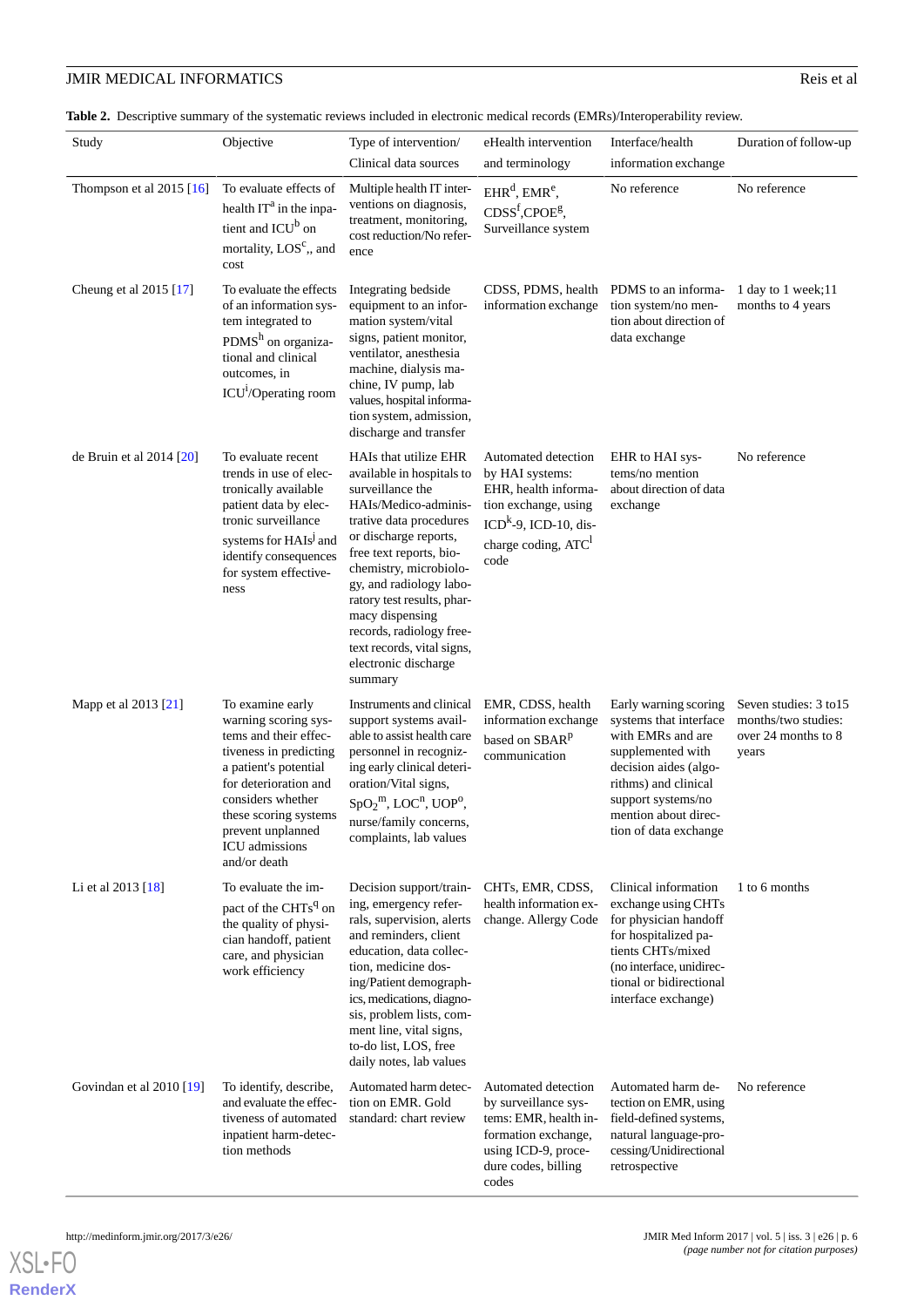<sup>a</sup>IT: information technology. <sup>b</sup>ICU: intensive care unit. <sup>c</sup>LOS: length of stay. <sup>d</sup>EHR: electronic health record. <sup>e</sup>EMR: electronic medical record. <sup>f</sup>CDSS: computerized decision support systems. <sup>g</sup>CPOE: computerized provider order-entry. <sup>h</sup>PDMS: Patient data management system. <sup>i</sup>ICU: intensive care unit. <sup>j</sup>HAIs: health care–associated infections systems. k ICD: international classification of disease. <sup>i</sup>ATC: anatomical therapeutic chemical.  $m$ SpO<sub>2</sub>: oxygen saturation. <sup>n</sup>LOC: level of consciousness. <sup>o</sup>UOP: urine output. <sup>p</sup>SBAR: situation, background, assessment, recommendation. <sup>q</sup>CHTs: computerized physician handoff tools.

<span id="page-6-0"></span>Table 3. Descriptive summary of the results of systematic reviews included in electronic medical records(EMRs)/Interoperability review. Subgroup 1: electronic health (eHealth) systems implementation without health information exchange.

| Study                      | Primary impact:<br>Cost-effectiveness | Secondary impact:<br>Quality of care/<br>Clinical outcome                                                                                                                                                                                                                                                                                                                                                                                                                                                                                                                                                                                                                                                                        | Main results                                                                                                                        | Potential bias              | Lessons                                                                                                                                                                   |
|----------------------------|---------------------------------------|----------------------------------------------------------------------------------------------------------------------------------------------------------------------------------------------------------------------------------------------------------------------------------------------------------------------------------------------------------------------------------------------------------------------------------------------------------------------------------------------------------------------------------------------------------------------------------------------------------------------------------------------------------------------------------------------------------------------------------|-------------------------------------------------------------------------------------------------------------------------------------|-----------------------------|---------------------------------------------------------------------------------------------------------------------------------------------------------------------------|
| Thompson et al $2015$ [16] | Mixed and inconclu-<br>sive           | Mortality: overall<br>$\text{CPOE}^{\text{a}}$ systems did not<br>show a significant ef-<br>fect $(OR^b: 0.91, 95\%$<br>CI 0.75-1.10; $I^{2c}$ 66%),<br>nor EHR <sup>d</sup> alone (OR:<br>0.96, 95% CI 0.77-<br>1.19). $CDSS^{e}$ (OR 0.96,<br>95% CI 0.77-1.19). The<br>surveillance systems<br>had a pooled OR of<br>0.85 (95% CI 0.76-<br>0.94) with moderate<br>heterogeneity, $I^2$ 59%<br>LOS: CPOE trended to-<br>ward a reduction in<br>LOS (mean decrease,<br>0.67 days, 95% CI<br>$-2.07$ to 0.73), though<br>with significant hetero-<br>geneity $(I^282\%)$ . Nei-<br>ther CDSS nor surveil-<br>lance systems trended<br>toward changes in hos-<br>pital LOS, and the net-<br>pooled effect was not<br>significant. | Electronic interven-<br>tions were not shown<br>to have a substantial<br>effect on mortality,<br>$\text{LOS}^{\text{f}}$ , or cost. | Selection, measure-<br>ment | There is not enough<br>evidence to confident-<br>ly state that electronic<br>interventions have the<br>ability to achieve the<br>goal of improving<br>quality and safety. |
|                            |                                       |                                                                                                                                                                                                                                                                                                                                                                                                                                                                                                                                                                                                                                                                                                                                  |                                                                                                                                     |                             |                                                                                                                                                                           |

<sup>a</sup>CPOE: computerized provider order-entry.

b<sub>OR</sub>: odds ratio.

 ${}^{c}I^{2}$ : measure of heterogeneity.

<sup>e</sup>CDSS: computerized decision support systems.

fLOS: length of stay.

<sup>d</sup>EHR: electronic health record.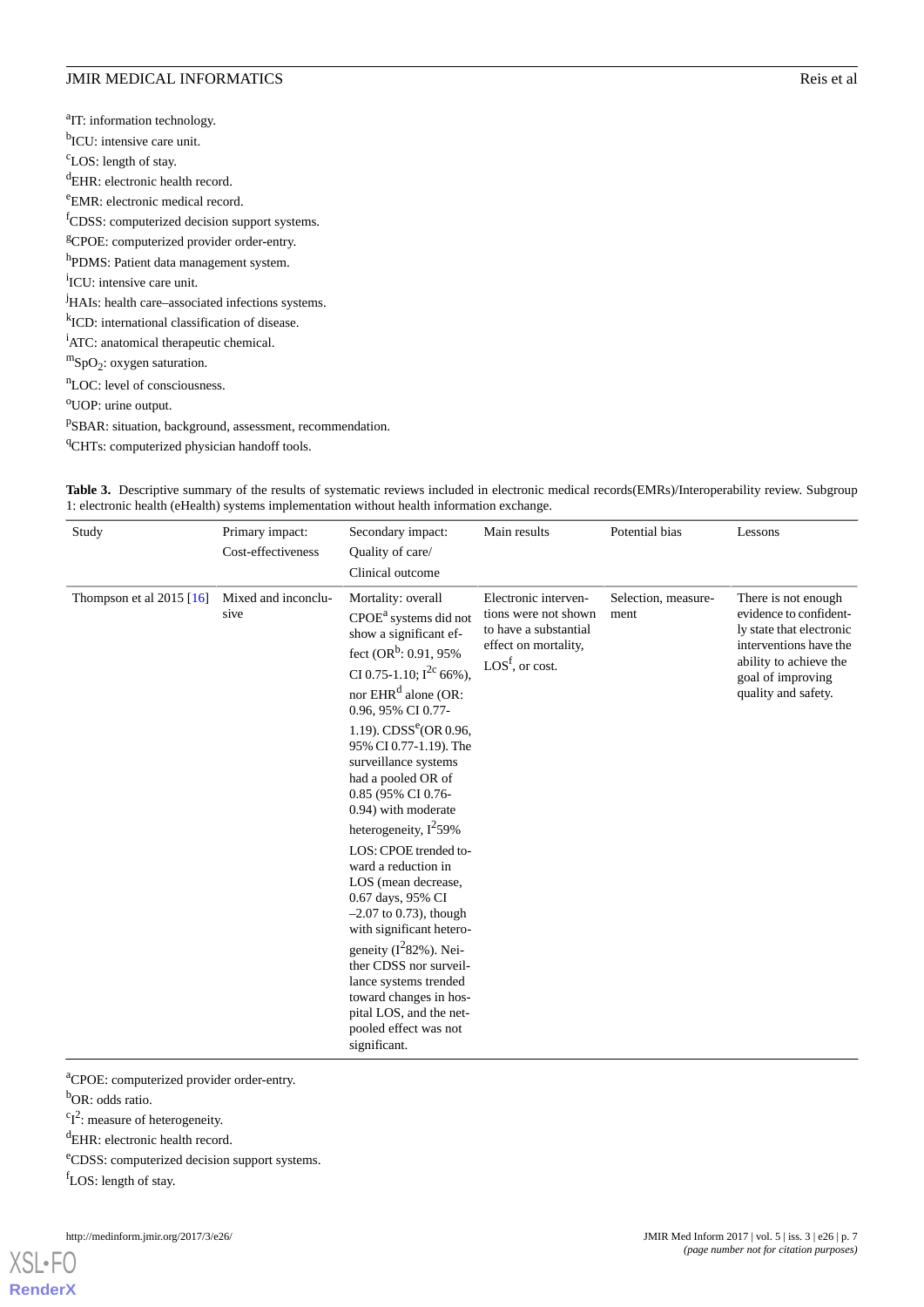<span id="page-7-0"></span>Table 4. Descriptive summary of the results of systematic reviews included in the electronic health record (EHR)/Interoperability review. Subgroup 2: electronic health (eHealth) systems implementation with information exchange.

| Study                          | Primary impact:<br>Cost-effectiveness | Secondary impact:<br>Quality of care/<br>Clinical outcome                                                                                                                                                                                                                                                                                                                                           | Main results                                                                                                                                                                                                                                                                                                                        | Potential bias              | Lessons                                                                                                                                                                                                                                                                                                                                                                                             |
|--------------------------------|---------------------------------------|-----------------------------------------------------------------------------------------------------------------------------------------------------------------------------------------------------------------------------------------------------------------------------------------------------------------------------------------------------------------------------------------------------|-------------------------------------------------------------------------------------------------------------------------------------------------------------------------------------------------------------------------------------------------------------------------------------------------------------------------------------|-----------------------------|-----------------------------------------------------------------------------------------------------------------------------------------------------------------------------------------------------------------------------------------------------------------------------------------------------------------------------------------------------------------------------------------------------|
| Cheung et al 2015 [17]         | Not evaluated <sup>a</sup>            | PDMS <sup>b</sup> reduced chart-<br>ing time, increased time<br>spent on direct patient<br>care and reduced the<br>occurrence of errors<br>(medication errors, intra-<br>venous and ventilation<br>incidents). The effect<br>on documentation was<br>mixed. Improvement in<br>clinical outcomes when<br>PDMS was integrated<br>with a CDSS <sup>c</sup> , but<br>scarce literature is<br>available. | The effect on docu-<br>mentation was mixed.<br>Qualitative analysis<br>showed a significant<br>decrease in time spent<br>on documentation.<br>Clinical outcomes: in-<br>conclusive.                                                                                                                                                 | Selection, measure-<br>ment | Improvement in clini-<br>cal outcomes when<br>PDMS was integrated<br>with a CDSS, but<br>there is scarce litera-<br>ture available. Organi-<br>zational advantages<br>included improved ac-<br>curacy, legibility, data<br>accessibility, and deci-<br>sion support. Such in-<br>tegration may im-<br>prove clinical out-<br>comes, although fur-<br>ther studies are re-<br>quired for validation. |
| de Bruin et al $2014$ [ $20$ ] | Not evaluated <sup>a</sup>            | Electronic surveillance<br>achieves equal or better<br>sensitivity than manual<br>surveillance. Several<br>studies also reported<br>time savings of 60% to<br>99.9% or a reduction in<br>chart reviews of 40% to<br>90.5%.                                                                                                                                                                          | Driven by the in-<br>creased availability of<br>electronic patient data,<br>electronic<br>HAIs <sup>d</sup> surveillance<br>systems use more da-<br>ta, making systems<br>more sensitive yet less<br>specific but also allow<br>systems to be tailored<br>to the needs of health<br>care institutes'<br>surveillance pro-<br>grams. | Selection                   | HAIs detection sys-<br>tems use increasingly<br>more EHR <sup>e</sup> and patient<br>data as more data<br>sources become avail-<br>able. Thus, systems<br>tend to become more<br>sensitive and less spe-<br>cific.                                                                                                                                                                                  |
| Mapp et al 2013 [21]           | Not evaluated <sup>a</sup>            | An increase occurred in<br>the number of rapid re-<br>sponse calls by nursing<br>staff, a decrease in un-<br>planned ICU <sup>t</sup> admis-<br>sions, and a decrease in<br>hospital mortality.                                                                                                                                                                                                     | Improvement in clini-<br>cal outcomes when<br>using early warning<br>scoring systems.                                                                                                                                                                                                                                               | Selection                   | Early warning scoring<br>systems can be more<br>effective with the inte-<br>gration of algorithms<br>and clinical support<br>systems.                                                                                                                                                                                                                                                               |
| Li et al 2013 [18]             | Not evaluated <sup>a</sup>            | Impact on physician<br>work efficiency (self-<br>reported time spent on<br>handing copying patient<br>information; 50%) and<br>proportionally more<br>time to see patients.<br>Time on each patient<br>during rounding de-<br>creased by 1.5 min. Im-<br>pact on quality on<br>physician handoff:<br>completeness and con-<br>sistency of the handoff<br>document has im-<br>proved.                | Completeness and<br>consistency of the<br>handoff document has<br>improved. Accuracy<br>of information about<br>patients during physi-<br>cian handoff.                                                                                                                                                                             | Selection, measure-<br>ment | CHTs <sup>g</sup> could potential-<br>ly enhance work effi-<br>ciency and continuity<br>of care during physi-<br>cian handoff, but the<br>role in improving<br>quality is less clear.<br>The information<br>available was often<br>not sufficient to help<br>on-call physicians<br>make patient care deci-<br>sions.                                                                                |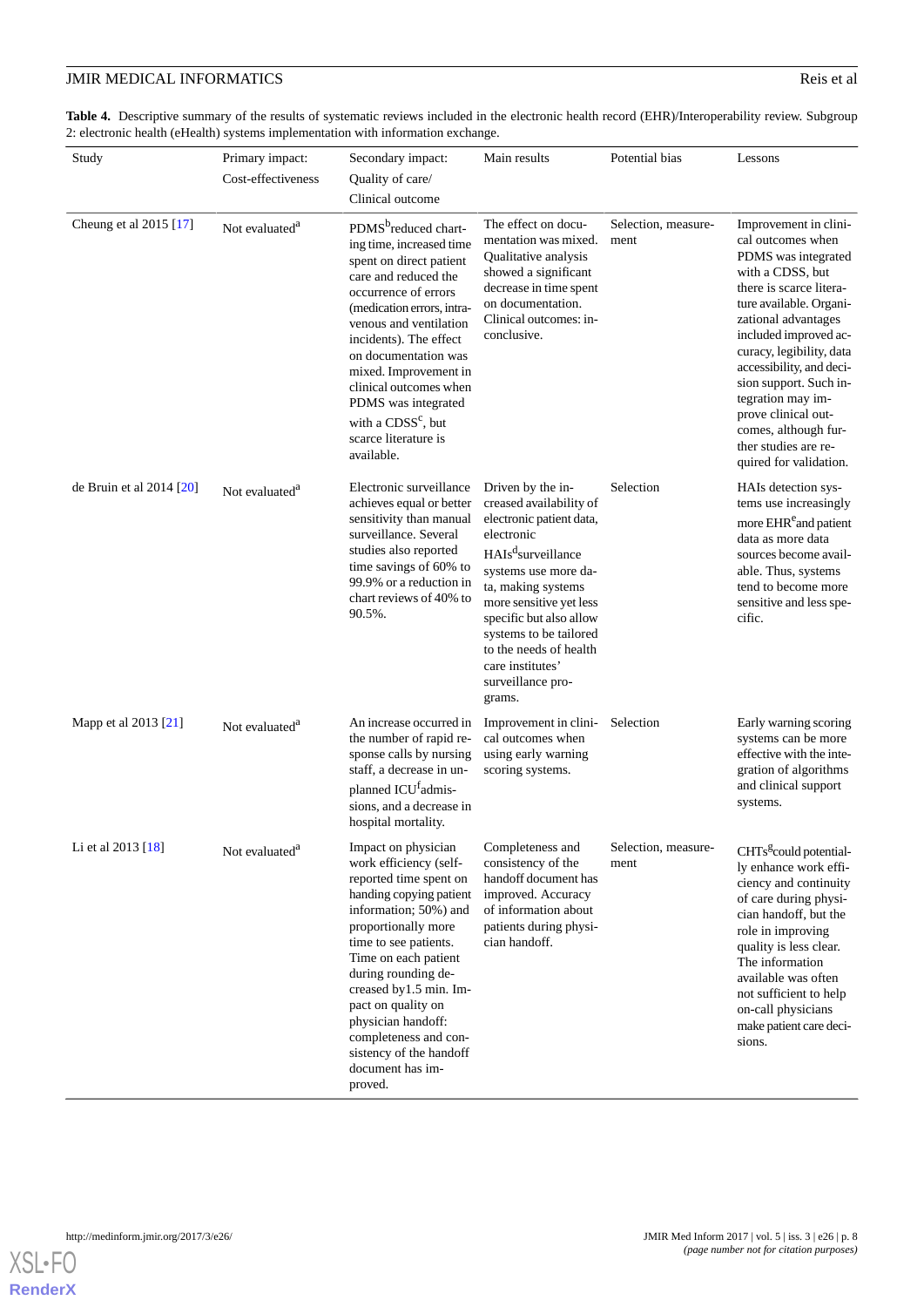| Study                      | Primary impact:<br>Cost-effectiveness | Secondary impact:<br>Quality of care/<br>Clinical outcome                                                                                                                                                                                                                                                                                                                            | Main results                                                                                         | Potential bias              | Lessons                                                                                                                                                                                                        |
|----------------------------|---------------------------------------|--------------------------------------------------------------------------------------------------------------------------------------------------------------------------------------------------------------------------------------------------------------------------------------------------------------------------------------------------------------------------------------|------------------------------------------------------------------------------------------------------|-----------------------------|----------------------------------------------------------------------------------------------------------------------------------------------------------------------------------------------------------------|
| Govindan et al $2010$ [19] | Not evaluated <sup>a</sup>            | Sensitivities of different<br>methods ranged from<br>$0.10$ to 0.94, specificity<br>from $0.10$ to $0.94$ ,<br>PPV $^h$ from 0.03 to 0.84,<br>and $NPV1$ from 0.70 to<br>0.96. The field-defined<br>methods of automated<br>harm detection will<br>prove superior to natu-<br>ral language processing,<br>particularly if informa-<br>tion about harm is accu-<br>rately documented. | Automated harm de-<br>tection has the poten-<br>tial to positively influ-<br>ence clinical practice. | Selection, measure-<br>ment | Automated harm de-<br>tection has the poten-<br>tial to positively influ-<br>ence clinical practice.<br>Another potential<br>benefit is the reduc-<br>tion of person-hour<br>required to harm<br>surveillance. |

<sup>a</sup>Not evaluated in the selected study.

b PDMS: Patient data management system.

<sup>c</sup>CDSS: computerized decision support systems.

<sup>d</sup>HAIs: health care–associated infections systems.

<sup>e</sup>EHR: electronic health record.

fICU: intensive care unit.

<sup>g</sup>CHTs: computerized physician handoff tools

<sup>h</sup>PPV: positive predictive value.

<sup>1</sup>NPV: negative predictive value.

#### **Types and Functions of Technology Systems**

Most of the reviews use ICUs as settings for eHealth intervention analysis. However, the objectives of interventions were quite heterogeneous. Two studies reported the effect of surveillance systems on harm detection [\[19](#page-10-21)] and health care–associated infections [\[20](#page-10-20)]. Bedside data integration in an information system [\[17](#page-10-17)], continuity of care using physician handoff tools [\[18](#page-10-18)], and prediction of death or unexpected ICU admission [\[21](#page-10-19)] were the proposals of the other reviews. Regarding application users, two studies focused on patient outcome results for health care managers [[19,](#page-10-21)[20\]](#page-10-20). Some focused directly on health care professionals to improve clinical practice [[18](#page-10-18)[,19](#page-10-21),[21\]](#page-10-19). On the direction of electronic health information exchange, one review described it as unidirectional [\[19](#page-10-21)], three did not clarify whether the exchange was bidirectional [[17](#page-10-17)[,20](#page-10-20),[21\]](#page-10-19), and one summarized mixed studies including systems without interfaces [\[18\]](#page-10-18). None mentioned interoperability among electronic health systems. Regarding standards for the exchange of clinical data, four studies reported the use of terminologies such as International Classification of Disease (ICD) and anatomical therapeutic chemical (ATC) code [\[18-](#page-10-18)[21\]](#page-10-19).

#### **Effects on Quality or Efficiency of Care**

Among reviews focused on improving clinical practice, inconclusive results in direct patient care were reported by Cheung et al [[17\]](#page-10-17). Mapp et al [\[21](#page-10-19)] highlighted an increase in nursing staff efficiency regarding rapid calls response, a decrease in unplanned ICU admissions, and hospital mortality. Li et al [[18\]](#page-10-18) presented a positive impact on continuity of inpatient care. With regard to indirect results on patient care, two studies highlighted the improvement of health data quality in terms of

 $XS$  • FC **[RenderX](http://www.renderx.com/)** accuracy, legibility, completeness, and consistency of documents [[17,](#page-10-17)[18\]](#page-10-18). The other reviews focused on electronic surveillance. The results showed that systems tend to become more sensitive and less specific than manual monitoring to detect infection [[20\]](#page-10-20). With respect to inpatient harm detection, the automated systems allowed rapid scanning of a vast number of patient records with minimal effort and may identify events as they occur in real time [\[19](#page-10-21)]. Most automated surveillance systems were retrospective, but some real-time surveillance alerts that informed physicians and pharmacists of adverse events were reported [[19\]](#page-10-21).

#### **Effects on Costs**

None of the reviews evaluated effects of eHealth interventions on costs.

# *Discussion*

#### **Principal Findings**

This study found preliminary benefits in the use of electronically available inpatient data systems on the quality of care. Despite the limited number of studies that met the eligibility criteria, the heterogeneity of electronic systems reported, and different interventions on hospital routines, the identification of preliminary secondary benefits on patient mortality was possible [[16\]](#page-10-16). eHealth systems with information exchange functionalities also showed potential impact on quality of care or patient outcomes. From five studies, one had inconclusive results on direct patient care [[17\]](#page-10-17) and four presented partial effects, as nursing staff efficiency led to a faster call response, a decrease in unplanned ICU admissions and hospital mortality [[18\]](#page-10-18), improvement of health data quality [\[17](#page-10-17),[18\]](#page-10-18), and more efficient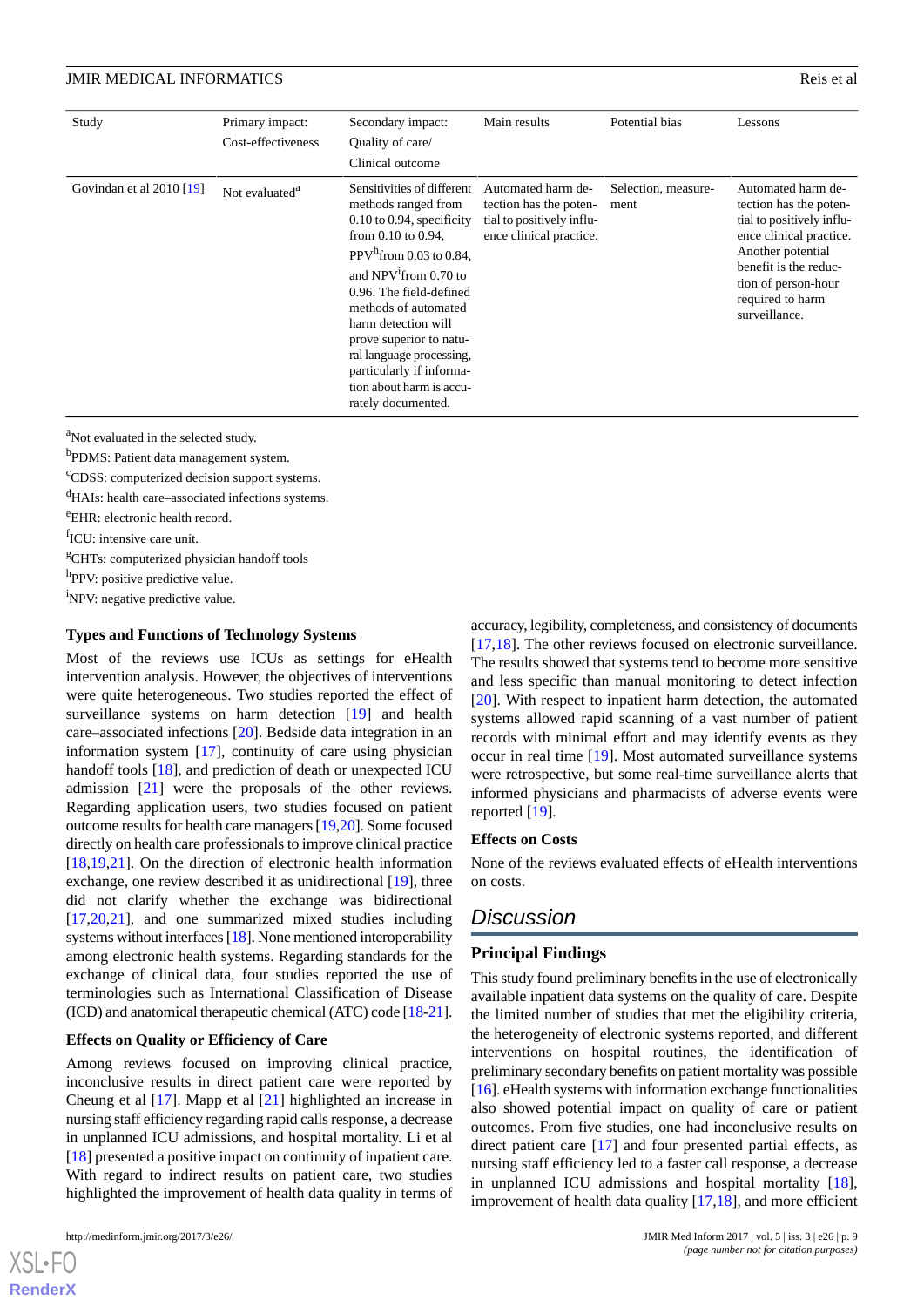surveillance programs inside hospitals [[19](#page-10-21)[,20](#page-10-20)]. It is expected that the systems able to share health information would improve care at the time and point of attention, especially the surveillance systems and those that use common terminologies and vocabularies to support consistency in information collection [[6](#page-10-5)[,19](#page-10-21),[20](#page-10-20)[,22](#page-11-0)].

However, no substantial review regarding the impact of electronic interventions on cost-effectiveness was identified. Among the six analyses included, only Thompson et al reported that some preliminary studies have identified decreases in cost, but the heterogeneity and the absence of information of follow-up impaired a proper analysis of cost-effectiveness [[16\]](#page-10-16). Immediate cost savings are not anticipated for organizations when choosing to adopt eHealth strategies because the high cost of implementation limits the transition from paper-based to electronic systems and represents a significant challenge to their widespread adoption [[23\]](#page-11-1). Regardless, medium and long-term positive results are expected, and the World Health Organization (WHO) recognized overall eHealth as cost- effective and secure [[24\]](#page-11-2). Potential indirect cost saving was mentioned as a secondary outcome in three studies, with the reduction of person-hours harming surveillance and the increase in time spent on direct patient care [[17,](#page-10-17)[18](#page-10-18),[24\]](#page-11-2).

Unfortunately, no study about interoperability, in the sense of syntactic and semantic meaning, on cost benefit was identified. Importantly, none of the studies in this review properly defined EHR concept as a longitudinal health record with entries by health care practitioners in multiple sites of care or mentioned interoperability applications among electronic systems. However, taking the antecedent step toward full interoperability, an effective information sharing between stakeholders and systems can be attained through the use of standards [[6\]](#page-10-5). Standards adoption for the exchange of clinical data was mentioned in four studies [[18](#page-10-18)[-21](#page-10-19)], mostly terminologies adoptions, but the potential impact of such tools on continuity of care or costs remains an open question that needs investigation. Although within the limits of hospital systems, the analysis confirmed the potential to positively impact physician practice organizations, as previously reported [[23\]](#page-11-1).

Further longitudinal research is needed to determine the actual impact of eHealth adoption on health care costs and clinical outcomes.

#### **Limitations**

The current results should be interpreted as a whole with the study limitations. Only four major databases were searched and gray literature sources were not evaluated. Additionally, the limitation to English, Spanish, French, Italian, and Portuguese languages prevented the capture of all relevant studies. Furthermore, the quality of included studies was poor, and they varied regarding the type of eHealth interventions, follow-up time, and goals. This systematic review summarized primary and secondary outcomes from different classes of intervention from which to draw results, analysis, and conclusions. Due to the variation in scenarios and lack of numeric goals, a meta-analysis was considered inappropriate.

#### **Conclusions and Lessons Learned**

This review identified some benefits on the quality of care but did not provide evidence that the eHealth interventions had a measurable impact on cost-effectiveness, mortality, or LOS in hospital settings. Preliminary evidence indicates that the use of eHealth interventions with information exchange may improve clinical process outcomes. The absence of studies precludes the assessment of impact of interoperability on benefits of health care or cost, and this aspect needs further research. Technological barriers might influence eHealth solutions implementation and data exchange for systems integration or interoperable interfaces. There are also issues with the lack of standardization of most aspects of health information and misuse of terms in the scientific publications. Authors should be explicit when they are using interfacing syntactic interoperability or semantic interoperability to reduce the confusion with different health information exchange possibilities. Further research with long-term follow-up is needed to determine the actual impact of eHealth adoption on health care costs to demonstrate (1) value for money (including clinical impacts) and (2) the clinical impact of semantic and synthetic interoperability.

#### **Acknowledgments**

We thank the team who worked with us on a systematic review with a large scope: Maria Beatriz Moreira Alkmim, Renato Minelli Figueira, João Antonio de Queiroz Oliveira, Gustavo Moreira Alkmim, Maria Clara Noman de Alencar, Nayara Dornela Quintino, and the undergratuate students—Edson Alexandre Silva Carvalho, Fernanda Cotrim Stefanelli, Gabriel Almeida Silqueira Rocha, Grace Kelly Matos e Silva, Marcelo Henriques de Camargos, Thales Matheus Mendonça Santos, Thiago Adriano de Deus Queiroz Santos, and Elsy Dumit Bechara.

<span id="page-9-0"></span>Francisco Becerra-Posada and David Novillo-Ortiz are staff members of the PAHO/WHO and are themselves alone responsible for the views expressed in the paper, which does not necessarily represent the views, decisions, or policies of the PAHO/WHO.

#### **Conflicts of Interest**

None declared.

#### **Multimedia Appendix 1**

eHealth concepts and definitions.

[[PDF File \(Adobe PDF File\), 49KB-Multimedia Appendix 1](https://jmir.org/api/download?alt_name=medinform_v5i3e26_app1.pdf&filename=85e9bb8e31a8a41c0de7ab9647555a00.pdf)]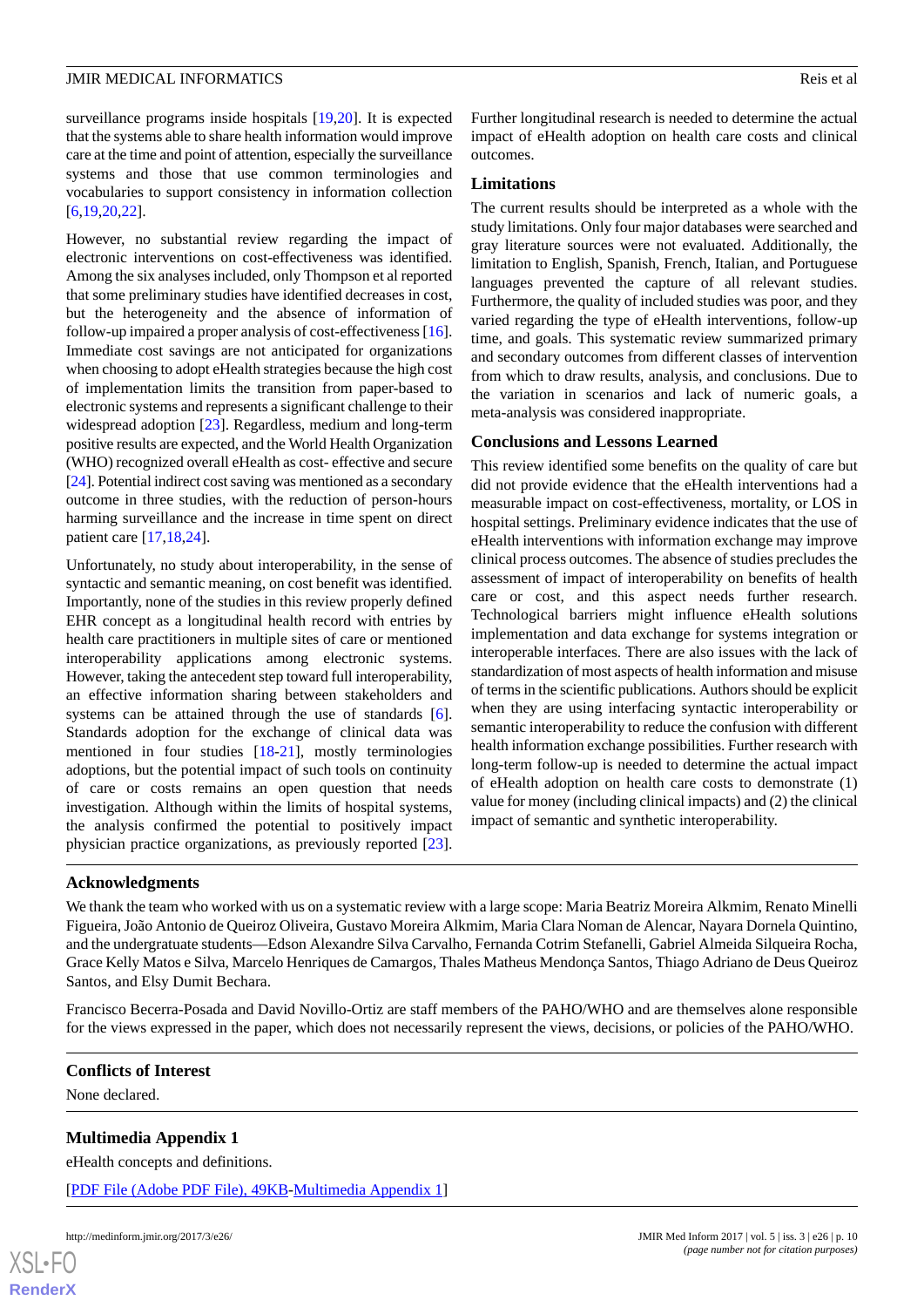# <span id="page-10-15"></span>**Multimedia Appendix 2**

Descriptive summary of the 14 full-text excluded systematic reviews.

[[PDF File \(Adobe PDF File\), 41KB-Multimedia Appendix 2](https://jmir.org/api/download?alt_name=medinform_v5i3e26_app2.pdf&filename=31e8d38c9b3d3850463f625b52073e10.pdf)]

# <span id="page-10-0"></span>**References**

- <span id="page-10-1"></span>1. World Health Organization. Apps.WHO. 2006. Building foundations for eHealth : progress of member states : report of the Global Observatory for eHealth URL: <http://apps.who.int/iris/handle/10665/43599> [accessed 2017-07-13] [\[WebCite](http://www.webcitation.org/

                                6rw1isUOl) [Cache ID 6rw1isUOl\]](http://www.webcitation.org/

                                6rw1isUOl)
- <span id="page-10-2"></span>2. World Health Organization. Apps.WHO. 2006. Electronic health records: manual for developing countries URL: [http:/](http://apps.who.int/iris/handle/10665/207504) [/apps.who.int/iris/handle/10665/207504](http://apps.who.int/iris/handle/10665/207504) [accessed 2017-07-13] [\[WebCite Cache ID 6sm2rrOne\]](http://www.webcitation.org/

                                6sm2rrOne)
- <span id="page-10-3"></span>3. Shekelle PG, Morton SC, Keeler EB. Costs and benefits of health information technology. Evid Rep Technol Assess (Full Rep) 2006 Apr(132):1-71. [Medline: [17627328](http://www.ncbi.nlm.nih.gov/entrez/query.fcgi?cmd=Retrieve&db=PubMed&list_uids=17627328&dopt=Abstract)]
- <span id="page-10-4"></span>4. World Health Organization. WHO. Geneve: WHO Press; 2016. Atlas of eHealth country profiles: the use of eHealth in support of universal health coverage: based on the findings of the third global survey on eHealth URL: [http://www.who.int/](http://www.who.int/goe/publications/atlas_2015/en/) [goe/publications/atlas\\_2015/en/](http://www.who.int/goe/publications/atlas_2015/en/) [accessed 2017-07-14] [[WebCite Cache ID 6rF0c5lHC\]](http://www.webcitation.org/

                                6rF0c5lHC)
- <span id="page-10-5"></span>5. ncbi.nlm. 2017. Health Information Exchange URL:<https://www.ncbi.nlm.nih.gov/mesh/?term=health+information+exchange> [accessed 2017-06-20] [\[WebCite Cache ID 6rMNCkzRG](http://www.webcitation.org/

                                6rMNCkzRG)]
- <span id="page-10-6"></span>6. Pan American Health Organization. Webcitation.: Pan American Health Organization; 2016. eHealth in Latin Americathe Caribbean: interoperability standards review URL:<http://www.webcitation.org/6rwrfeqBJ>[accessed 2017-07-14] [\[WebCite](http://www.webcitation.org/

                                6rwrfeqBJ) [Cache ID 6rwrfeqBJ](http://www.webcitation.org/

                                6rwrfeqBJ)]
- <span id="page-10-8"></span><span id="page-10-7"></span>7. Webcitation. 2005. Interoperability Definition and Background URL:<http://www.webcitation.org/6rKvIpuvO> [accessed 2017-07-14] [\[WebCite Cache ID 6rKvIpuvO](http://www.webcitation.org/

                                6rKvIpuvO)]
- <span id="page-10-9"></span>8. International Organization for Standarization - ISO. ISO. Health informatics -- Requirements for an electronic health record architecture URL: <https://www.iso.org/standard/52823.html> [accessed 2017-06-19] [\[WebCite Cache ID 6rL0KEbKn](http://www.webcitation.org/

                                6rL0KEbKn)]
- <span id="page-10-10"></span>9. International Organization for Standarization - ISO. Webcitation. Standardization and related activities -- General vocabulary URL: <http://www.webcitation.org/6rKvaBnAJ> [accessed 2017-07-14] [[WebCite Cache ID 6rKvaBnAJ](http://www.webcitation.org/

                                6rKvaBnAJ)]
- <span id="page-10-11"></span>10. Mistry H. Systematic review of studies of the cost-effectiveness of telemedicine and telecare. Changes in the economic evidence over twenty years. J Telemed Telecare 2012 Jan;18(1):1-6. [doi: [10.1258/jtt.2011.110505\]](http://dx.doi.org/10.1258/jtt.2011.110505) [Medline: [22101609\]](http://www.ncbi.nlm.nih.gov/entrez/query.fcgi?cmd=Retrieve&db=PubMed&list_uids=22101609&dopt=Abstract)
- <span id="page-10-12"></span>11. Rojas SV, Gagnon M. A systematic review of the key indicators for assessing telehomecare cost-effectiveness. Telemed J E Health 2008 Nov;14(9):896-904 [\[FREE Full text\]](http://europepmc.org/abstract/MED/19035798) [doi: [10.1089/tmj.2008.0009\]](http://dx.doi.org/10.1089/tmj.2008.0009) [Medline: [19035798](http://www.ncbi.nlm.nih.gov/entrez/query.fcgi?cmd=Retrieve&db=PubMed&list_uids=19035798&dopt=Abstract)]
- <span id="page-10-13"></span>12. Liberati A, Altman D, Tetzlaff J, Mulrow C, Gøtzsche P, Ioannidis J. The PRISMA statement for reporting systematic reviews and meta-analyses of studies that evaluate healthcare interventionsxplanation and elaboration. Br Med J 2009;339:b2700 [[FREE Full text](http://www.bmj.com/cgi/pmidlookup?view=long&pmid=19622552)] [doi: [10.1371/journal.pmed.1000100](http://dx.doi.org/10.1371/journal.pmed.1000100)]
- 13. Whitlock EP, Lin JS, Chou R, Shekelle P, Robinson KA. Using existing systematic reviews in complex systematic reviews. Ann Intern Med 2008 May 20;148(10):776-782. [Medline: [18490690](http://www.ncbi.nlm.nih.gov/entrez/query.fcgi?cmd=Retrieve&db=PubMed&list_uids=18490690&dopt=Abstract)]
- <span id="page-10-14"></span>14. Hernandes E, Zamboni A, Di Thommazo A, Fabbri S. Avaliação da ferramenta StArt utilizando o modelo TAM e o paradigma GQM. In: Proceedings of 7th Experimental Software Engineering Latin American Workshop (ESELAW 2010). Goiânia: UFG/INF/FUNAPE; 2010 Presented at: 7th Experimental Software Engineering Latin American Workshop (ESELAW 2010); 12/10/2010; Goiânia URL:<http://www.portal.inf.ufg.br/~eselaw2010/proceedings-eselaw2010.pdf#page=37>
- <span id="page-10-17"></span><span id="page-10-16"></span>15. Shea BJ, Grimshaw JM, Wells GA, Boers M, Andersson N, Hamel C, et al. Development of AMSTAR: a measurement tool to assess the methodological quality of systematic reviews. BMC Med Res Methodol 2007 Feb 15;7:10 [[FREE Full](https://bmcmedresmethodol.biomedcentral.com/articles/10.1186/1471-2288-7-10) [text](https://bmcmedresmethodol.biomedcentral.com/articles/10.1186/1471-2288-7-10)] [doi: [10.1186/1471-2288-7-10\]](http://dx.doi.org/10.1186/1471-2288-7-10) [Medline: [17302989\]](http://www.ncbi.nlm.nih.gov/entrez/query.fcgi?cmd=Retrieve&db=PubMed&list_uids=17302989&dopt=Abstract)
- <span id="page-10-18"></span>16. Thompson G, O'Horo JC, Pickering BW, Herasevich V. Impact of the electronic medical record on mortality, length of stay, and cost in the hospital and ICU: a systematic review and meta-analysis. Crit Care Med 2015 Jun;43(6):1276-1282. [doi: [10.1097/CCM.0000000000000948\]](http://dx.doi.org/10.1097/CCM.0000000000000948) [Medline: [25756413\]](http://www.ncbi.nlm.nih.gov/entrez/query.fcgi?cmd=Retrieve&db=PubMed&list_uids=25756413&dopt=Abstract)
- <span id="page-10-21"></span>17. Cheung A, van Velden FH, Lagerburg V, Minderman N. The organizational and clinical impact of integrating bedside equipment to an information system: a systematic literature review of patient data management systems (PDMS). Int J Med Inform 2015 Mar;84(3):155-165. [doi: [10.1016/j.ijmedinf.2014.12.002\]](http://dx.doi.org/10.1016/j.ijmedinf.2014.12.002) [Medline: [25601332\]](http://www.ncbi.nlm.nih.gov/entrez/query.fcgi?cmd=Retrieve&db=PubMed&list_uids=25601332&dopt=Abstract)
- <span id="page-10-20"></span>18. Li P, Ali S, Tang C, Ghali WA, Stelfox HT. Review of computerized physician handoff tools for improving the quality of patient care. J Hosp Med 2013 Aug;8(8):456-463. [doi: [10.1002/jhm.1988\]](http://dx.doi.org/10.1002/jhm.1988) [Medline: [23169534\]](http://www.ncbi.nlm.nih.gov/entrez/query.fcgi?cmd=Retrieve&db=PubMed&list_uids=23169534&dopt=Abstract)
- <span id="page-10-19"></span>19. Govindan M, Van Citters AD, Nelson EC, Kelly-Cummings J, Suresh G. Automated detection of harm in healthcare with information technology: a systematic review. Qual Saf Health Care 2010 Oct;19(5):e11. [doi: [10.1136/qshc.2009.033027](http://dx.doi.org/10.1136/qshc.2009.033027)] [Medline: [20671081](http://www.ncbi.nlm.nih.gov/entrez/query.fcgi?cmd=Retrieve&db=PubMed&list_uids=20671081&dopt=Abstract)]
- 20. de Bruin JS, Seeling W, Schuh C. Data use and effectiveness in electronic surveillance of healthcare associated infections in the 21st century: a systematic review. J Am Med Inform Assoc 2014;21(5):942-951 [[FREE Full text](http://jamia.oxfordjournals.org/cgi/pmidlookup?view=long&pmid=24421290)] [doi: [10.1136/amiajnl-2013-002089](http://dx.doi.org/10.1136/amiajnl-2013-002089)] [Medline: [24421290](http://www.ncbi.nlm.nih.gov/entrez/query.fcgi?cmd=Retrieve&db=PubMed&list_uids=24421290&dopt=Abstract)]
- 21. Mapp ID, Davis LL, Krowchuk H. Prevention of unplanned intensive care unit admissions and hospital mortality by early warning systems. Dimens Crit Care Nurs 2013;32(6):300-309. [doi: [10.1097/DCC.0000000000000004\]](http://dx.doi.org/10.1097/DCC.0000000000000004) [Medline: [24100432\]](http://www.ncbi.nlm.nih.gov/entrez/query.fcgi?cmd=Retrieve&db=PubMed&list_uids=24100432&dopt=Abstract)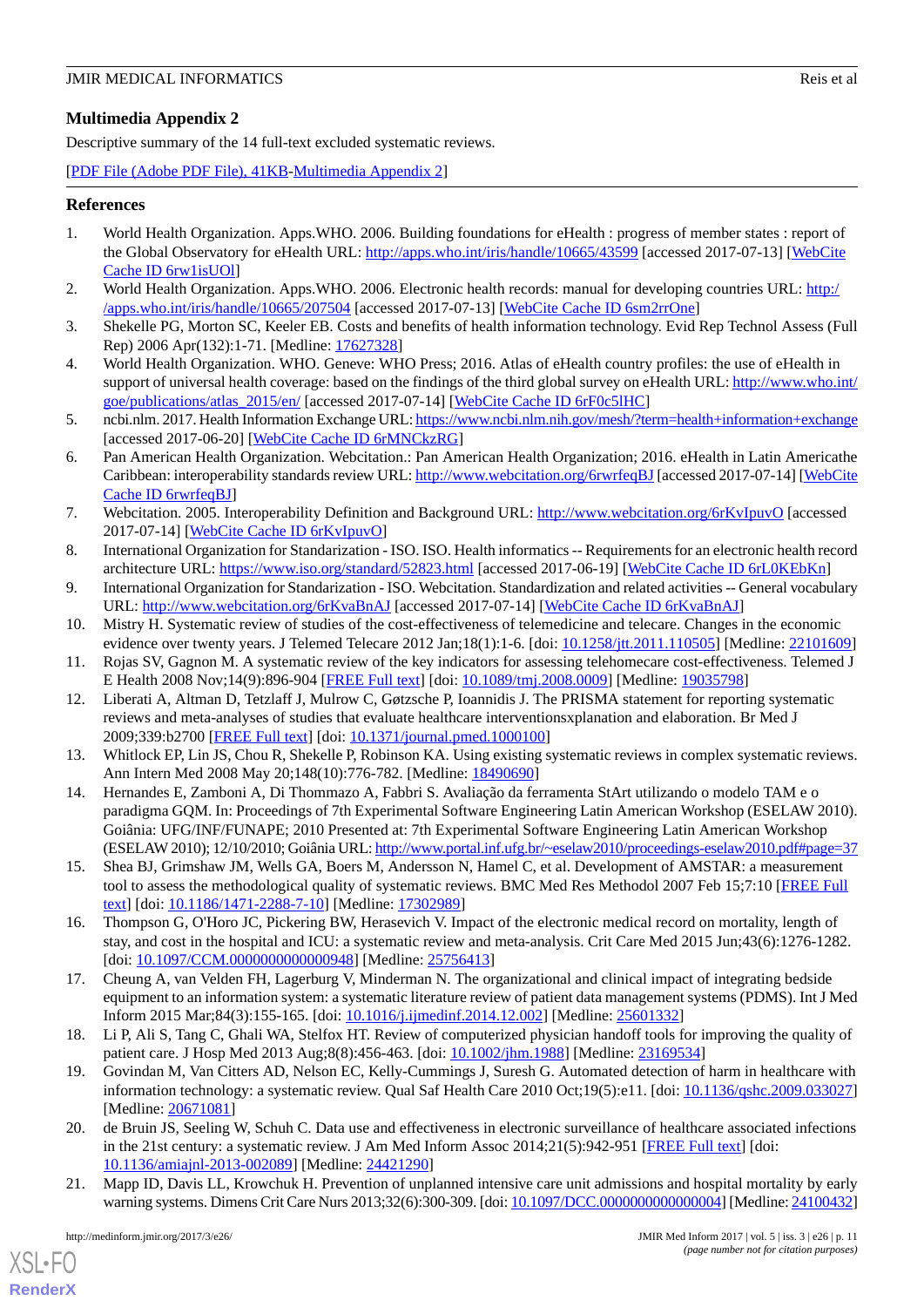- <span id="page-11-0"></span>22. Hammond WE, Bailey C, Boucher P, Spohr M, Whitaker P. Connecting information to improve health. Health Aff (Millwood) 2010 Feb;29(2):284-288 [\[FREE Full text\]](http://content.healthaffairs.org/cgi/pmidlookup?view=long&pmid=20348075) [doi: [10.1377/hlthaff.2009.0903\]](http://dx.doi.org/10.1377/hlthaff.2009.0903) [Medline: [20348075](http://www.ncbi.nlm.nih.gov/entrez/query.fcgi?cmd=Retrieve&db=PubMed&list_uids=20348075&dopt=Abstract)]
- <span id="page-11-2"></span><span id="page-11-1"></span>23. Police RL, Foster T, Wong KS. Adoption and use of health information technology in physician practice organisations: systematic review. Inform Prim Care 2010;18(4):245-258 [\[FREE Full text\]](http://hijournal.bcs.org/index.php/jhi/article/view/780) [Medline: [22040851](http://www.ncbi.nlm.nih.gov/entrez/query.fcgi?cmd=Retrieve&db=PubMed&list_uids=22040851&dopt=Abstract)]
- 24. Asamblea Mundial de la Salud. Apps. WHO. 2005. Cibersalud URL:<http://apps.who.int/iris/handle/10665/23104> [accessed 2017-07-14] [\[WebCite Cache ID 6smbcRPBE](http://www.webcitation.org/

                                6smbcRPBE)]
- 25. Kawamoto K, Houlihan C, Balas E, Lobach D. Improving clinical practice using clinical decision support systems: a systematic review of trials to identify features critical to success. Br Med J 2005;330(7494):765. [doi: [10.1136/bmj.38398.500764.8F](http://dx.doi.org/10.1136/bmj.38398.500764.8F)]
- 26. Mitchell J. From Telehealth to E-health: The Unstoppable Rise of E-health. Canberra, NSW: Commonwealth Department of Communications, Information Technology and the Arts; 1999:064275036.
- 27. Eysenbach G. What is e-health? J Med Internet Res 2001 Jun;3(2):E20 [[FREE Full text](http://www.jmir.org/2001/2/e20/)] [doi: [10.2196/jmir.3.2.e20\]](http://dx.doi.org/10.2196/jmir.3.2.e20) [Medline: [11720962](http://www.ncbi.nlm.nih.gov/entrez/query.fcgi?cmd=Retrieve&db=PubMed&list_uids=11720962&dopt=Abstract)]
- 28. Pan American Health Organization. PAHO. Washington, DC: PAHO HQ Library Cataloguing-in-Publication; 2011. Epidemiological Surveillance of Healthcare Associated Infections URL: [http://new.paho.org/hq/dmdocuments/2011/](http://new.paho.org/hq/dmdocuments/2011/ENG_Modulo_I_final.pdf) [ENG\\_Modulo\\_I\\_final.pdf](http://new.paho.org/hq/dmdocuments/2011/ENG_Modulo_I_final.pdf) [accessed 2017-07-14] [\[WebCite Cache ID 6rwqNuepz\]](http://www.webcitation.org/

                                6rwqNuepz)
- 29. Main C, Moxham T, Wyatt J, Kay J, Anderson R, Stein K. Computerised decision support systems in order communication for diagnostic, screening or monitoring test ordering: systematic reviews of the effects and cost-effectiveness of systems. Health Technol Assess 2017 Jul 14;14(48):1-227 [\[FREE Full text](https://ore.exeter.ac.uk/repository/handle/10871/14229)] [doi: [10.3310/hta14480](http://dx.doi.org/10.3310/hta14480)] [Medline: [21034668\]](http://www.ncbi.nlm.nih.gov/entrez/query.fcgi?cmd=Retrieve&db=PubMed&list_uids=21034668&dopt=Abstract)
- 30. Chaudhry B, Wang J, Wu S, Maglione M, Mojica W, Roth E, et al. Systematic review: impact of health information technology on quality, efficiency, and costs of medical care. Ann Intern Med 2006 May 16;144(10):742-752. [Medline: [16702590](http://www.ncbi.nlm.nih.gov/entrez/query.fcgi?cmd=Retrieve&db=PubMed&list_uids=16702590&dopt=Abstract)]
- 31. Jamal A, McKenzie K, Clark M. The impact of health information technology on the quality of medical and health care: a systematic review. HIM J 2009;38(3):26-37. [Medline: [19875852](http://www.ncbi.nlm.nih.gov/entrez/query.fcgi?cmd=Retrieve&db=PubMed&list_uids=19875852&dopt=Abstract)]
- 32. Wollersheim D, Sari A, Rahayu W. Archetype-based electronic health records: a literature review and evaluation of their applicability to health data interoperability and access. HIM J 2009;38(2):7-17. [Medline: [19546483\]](http://www.ncbi.nlm.nih.gov/entrez/query.fcgi?cmd=Retrieve&db=PubMed&list_uids=19546483&dopt=Abstract)
- 33. Chan AJ, Chan J, Cafazzo JA, Rossos PG, Tripp T, Shojania K, et al. Order sets in health care: a systematic review of their effects. Int J Technol Assess Health Care 2012 Jul;28(3):235-240. [doi: [10.1017/S0266462312000281\]](http://dx.doi.org/10.1017/S0266462312000281) [Medline: [22980699\]](http://www.ncbi.nlm.nih.gov/entrez/query.fcgi?cmd=Retrieve&db=PubMed&list_uids=22980699&dopt=Abstract)
- 34. Sheehan J, Sherman KA. Computerised decision aids: a systematic review of their effectiveness in facilitating high-quality decision-making in various health-related contexts. Patient Educ Couns 2012 Jul;88(1):69-86. [doi: [10.1016/j.pec.2011.11.006\]](http://dx.doi.org/10.1016/j.pec.2011.11.006) [Medline: [22185961](http://www.ncbi.nlm.nih.gov/entrez/query.fcgi?cmd=Retrieve&db=PubMed&list_uids=22185961&dopt=Abstract)]
- 35. Ojeleye O, Avery A, Gupta V, Boyd M. The evidence for the effectiveness of safety alerts in electronic patient medication record systems at the point of pharmacy order entry: a systematic review. BMC Med Inform Decis Mak 2013 Jul 01;13:69 [[FREE Full text](https://bmcmedinformdecismak.biomedcentral.com/articles/10.1186/1472-6947-13-69)] [doi: [10.1186/1472-6947-13-69\]](http://dx.doi.org/10.1186/1472-6947-13-69) [Medline: [23816138](http://www.ncbi.nlm.nih.gov/entrez/query.fcgi?cmd=Retrieve&db=PubMed&list_uids=23816138&dopt=Abstract)]
- 36. Walsh C, Siegler EL, Cheston E, O'Donnell H, Collins S, Stein D, Informatics Intervention Research Collaboration (I2RC). Provider-to-provider electronic communication in the era of meaningful use: a review of the evidence. J Hosp Med 2013 Oct;8(10):589-597 [\[FREE Full text\]](http://europepmc.org/abstract/MED/24101544) [doi: [10.1002/jhm.2082](http://dx.doi.org/10.1002/jhm.2082)] [Medline: [24101544](http://www.ncbi.nlm.nih.gov/entrez/query.fcgi?cmd=Retrieve&db=PubMed&list_uids=24101544&dopt=Abstract)]
- 37. Tenório J, Cohrs F, Pisa I, de Fátima Marin H. Personal health record: a review on current models and experiments. J Health Inform 2013:91-97 [[FREE Full text](http://www.jhi-sbis.saude.ws/ojs-jhi/index.php/jhi-sbis/article/view/260)]
- 38. Moja L, Kwag KH, Lytras T, Bertizzolo L, Brandt L, Pecoraro V, et al. Effectiveness of computerized decision support systems linked to electronic health records: a systematic review and meta-analysis. Am J Public Health 2014 Dec;104(12):e12-e22. [doi: [10.2105/AJPH.2014.302164\]](http://dx.doi.org/10.2105/AJPH.2014.302164) [Medline: [25322302](http://www.ncbi.nlm.nih.gov/entrez/query.fcgi?cmd=Retrieve&db=PubMed&list_uids=25322302&dopt=Abstract)]
- 39. Nguyen L, Bellucci E, Nguyen LT. Electronic health records implementation: an evaluation of information system impact and contingency factors. Int J Med Inform 2014 Nov;83(11):779-796. [doi: [10.1016/j.ijmedinf.2014.06.011](http://dx.doi.org/10.1016/j.ijmedinf.2014.06.011)] [Medline: [25085286](http://www.ncbi.nlm.nih.gov/entrez/query.fcgi?cmd=Retrieve&db=PubMed&list_uids=25085286&dopt=Abstract)]
- 40. Fiander M, McGowan J, Grad R, Pluye P, Hannes K, Labrecque M, et al. Interventions to increase the use of electronic health information by healthcare practitioners to improve clinical practice and patient outcomes. Cochrane Database Syst Rev 2015 Mar 14(3):CD004749. [doi: [10.1002/14651858.CD004749.pub3](http://dx.doi.org/10.1002/14651858.CD004749.pub3)] [Medline: [25770311](http://www.ncbi.nlm.nih.gov/entrez/query.fcgi?cmd=Retrieve&db=PubMed&list_uids=25770311&dopt=Abstract)]

# **Abbreviations**

AMSTAR: a measurement tool to assess systematic reviews **ATC:** anatomical therapeutic chemical **CDSS:** computerized decision support systems **CEN:** European Committee for Standardization **CHTs:** computerized physician handoff tools **CPOE:** computerized provider order-entry **CPR:** computer-based patient record **EHR:** electronic health record